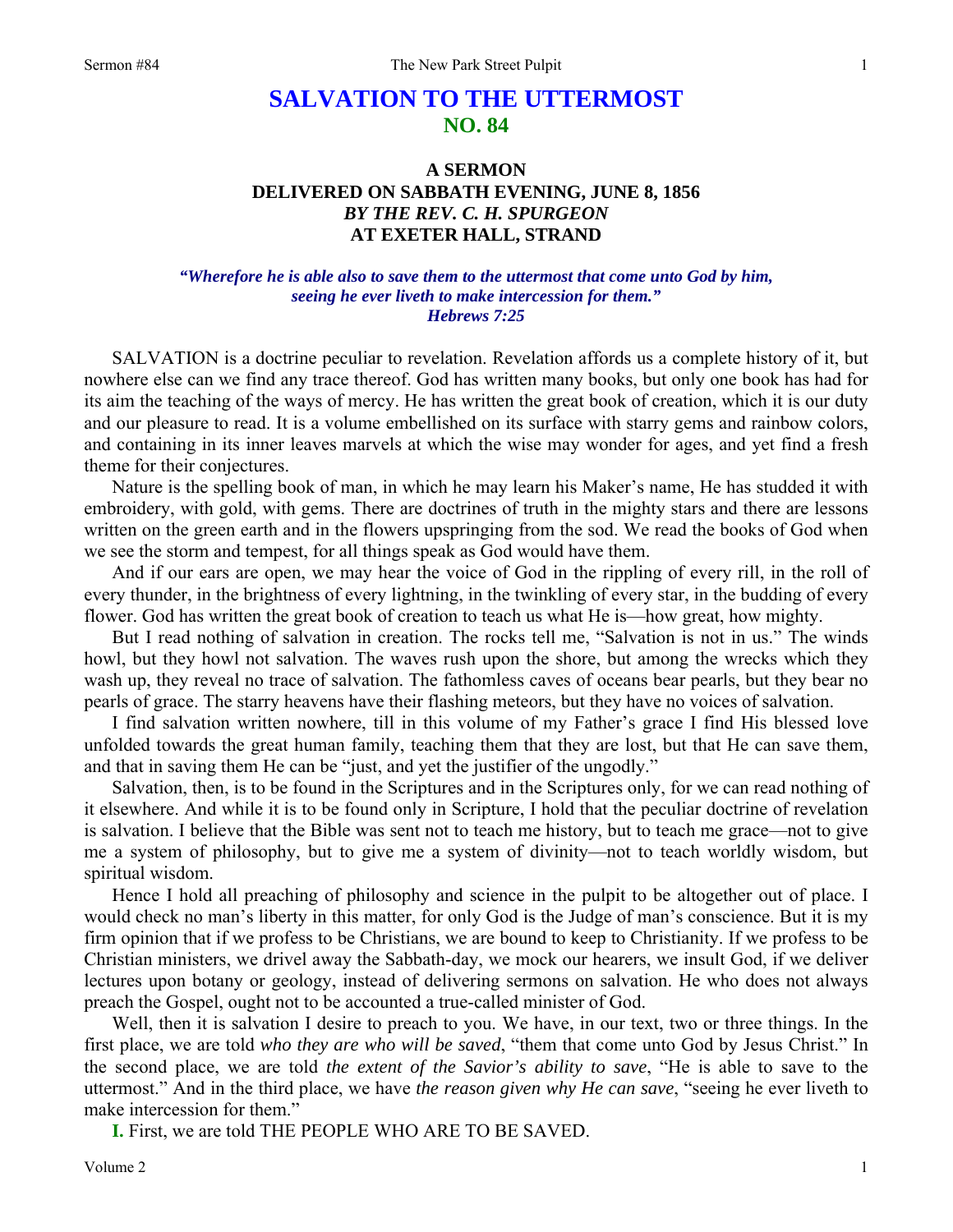And the people who are to be saved are "those who come unto God by Jesus Christ." There is no limitation here of sect or denomination. It does not say the Baptist, the Independent, or the Episcopalian that comes unto God by Jesus Christ, but it simply says, "*them*," by which I understand men of all creeds, men of all ranks, of all classes, who do but come to Jesus Christ. They shall be saved, whatever their apparent position before men, or whatever may be the denomination to which they have linked themselves.

**1.** Now, I must have you notice, in the first place, *where these people come to*. They "come unto God." By coming to God we are not to understand the mere formality of devotion, since this may be but a solemn means of sinning. What a splendid general confession is that in the Church of England Prayer Book, "We have erred and strayed from Thy ways like lost sheep. We have done those things which we ought not to have done, and we have left undone those things which we ought to have done, and there is no health in us."

There is not to be found a finer confession in the English language. And yet how often, my dear friends, have the best of us mocked God by repeating such expressions verbally and thinking we have done our duty! How many of you go to chapel and must confess your own absence of mind while you have bowed your knee in prayer or uttered a song of praise!

My friends, it is one thing to go to church or chapel. It is quite another thing to go *to God*. There are many people who can pray right eloquently, and who do so, who have learned a form of prayer by heart, or perhaps, use an extemporary form of words of their own composing, but who, instead of going to God, are all the while going from God.

Let me persuade you all not to be content with mere formality. There will be many damned who never broke the Sabbath, as they thought, but who, all their lives were Sabbath-breakers. It is as much possible to break the Sabbath in a church as it is to break the Sabbath in the park. It is as easy to break it here in this solemn assembly as in your own houses.

Every one of you virtually break the Sabbath when you merely go through a round of duties, having done which, you retire to your chambers, fully content with yourselves and fancy that all is over—that you have done your day's work—whereas you have never come to God at all, but have merely come to the outward ordinance and to the visible means, which is quite another thing from coming to God Himself.

And let me tell you, again, that coming *to God* is not what some of you suppose—*now and then sincerely performing an act of devotion, but giving to the world the greater part of your life*. You think that if sometimes you are sincere, if now and then you put up an earnest cry to heaven, God will accept you, and though your life may still be worldly and your desires still carnal, you suppose that for the sake of this occasional devotion, God will be pleased, in His infinite mercy, to blot out your sins.

I tell you, sinners, there is no such thing as bringing half of yourselves to God and leaving the other half away. If a man has come here, I suppose he has brought his whole self with him, and so if a man comes to God, he cannot come, half of him, and half of him stay away. Our whole being must be surrendered to the service of our Maker. We must come to Him with an entire dedication of ourselves, giving up all we are and all we shall ever be, to be thoroughly devoted to His service. Otherwise we have never come to God aright.

I am astonished to see how people in these days try to love the world and love Christ too. According to the old proverb, they "hold with the hare and run with the hounds." They are real good Christians sometimes, when they think they ought to be religious, but they are right bad fellows at other seasons, when they think that religion would be a little loss to them.

Let me warn you all. It is of no earthly use for you to pretend to be on two sides of the question. "If God be God, serve him; If Baal be God, serve him." I like an out-and-out man of any sort. Give me a man that is a sinner, I have some hope for him when I see him sincere in his vices and open in acknowledging his own character. But if you give me a man who is half-hearted, who is not quite bold

2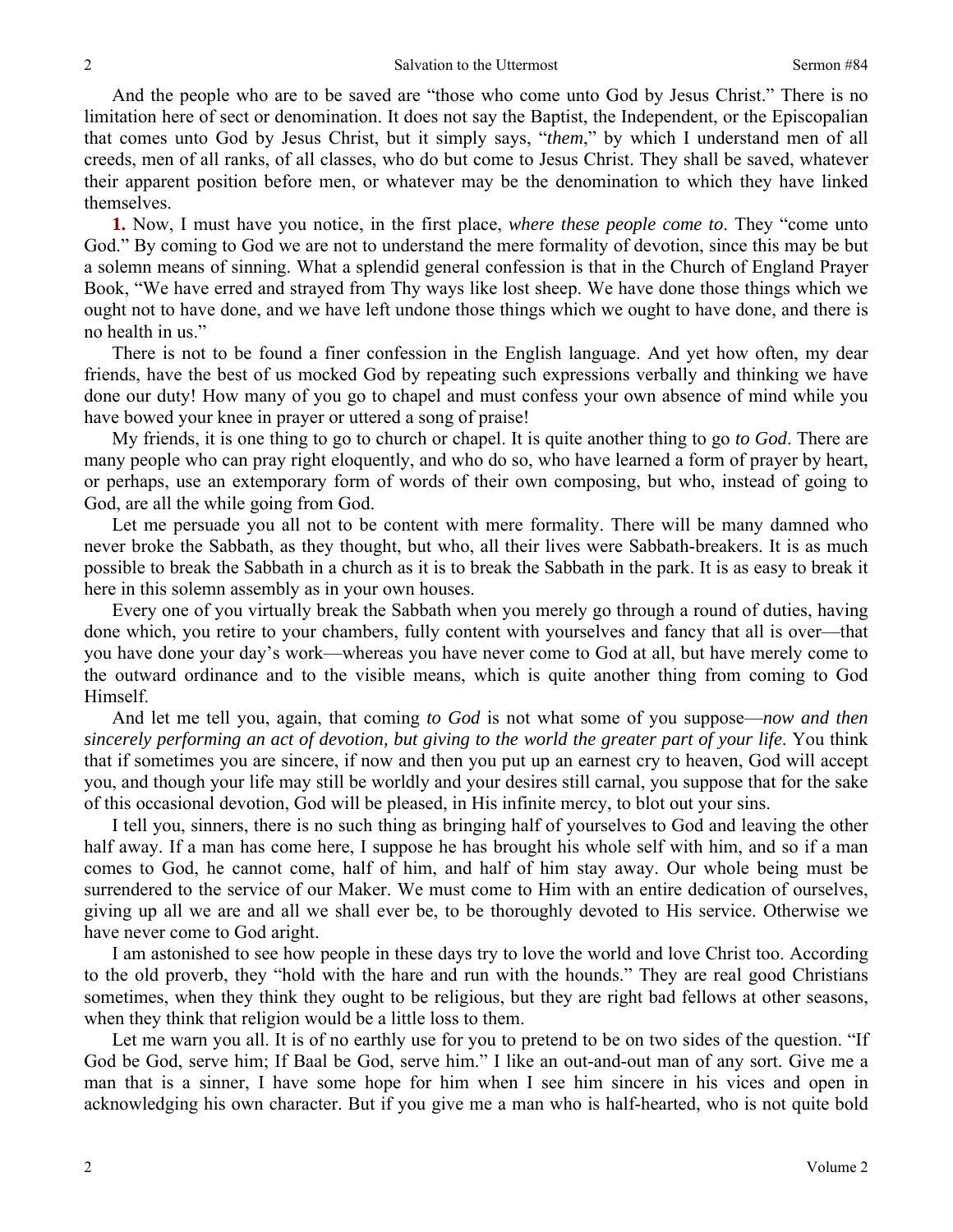Do you think, sinners, you will be able to serve two masters, when Christ has said you cannot? Do you fancy you can walk with God and walk with mammon too? Will you take God on one arm and the devil on the other? Do you suppose you can be allowed to drink the cup of the Lord and the cup of Satan at the same time? I tell you, you shall depart a cursed and miserable hypocrite, if so you come to God.

God will have the whole of you or else you shall not come at all. The whole man must seek after the Lord. The whole soul must be poured out before Him, otherwise it is no acceptable coming to God at all. Oh! halters between two opinions, remember this and tremble.

I think I hear one say, "Well, then, tell us what it is to come to God." I answer, coming to God implies *leaving something else*. If a man comes to God, he must leave his sins. He must leave his righteousness. He must leave both his bad works and his good ones, and come to God, leaving them entirely.

Again, coming to God implies *that there is no aversion towards Him*, for a man will not come to God while he hates God. He will be sure to stay away. Coming to God signifies having *some love for God*. Again, coming to God signifies *desiring God*, desiring to be near to Him. And above all, it signifies *praying to God and putting faith in Him*. That is coming to God and those that have come to God in that fashion are among the saved. They come *to God*, that is the place to which their eager spirits hasten.

**2.** But notice, next, *how they come*. They "come to God *by Jesus Christ*." We have known many persons who call themselves natural religionists. They worship the God of nature and they think that they can approach God apart from Jesus Christ. There be some men we know of who despise the mediation of the Savior, and who, if they were in an hour of peril, would put up their prayer at once to God, without faith in the Mediator.

Do such of you fancy that you will be heard and saved by the great God your Creator, apart from the merits of His Son? Let me solemnly assure you, in God's most holy name, there never was a prayer answered for salvation, by God the Creator, since Adam fell, without Jesus Christ the Mediator. "No man can come to God but by Jesus Christ."

And if any of you deny the divinity of Christ, and if any soul among you do not come to God through the merits of a Savior, bold fidelity obliges me to pronounce you condemned persons, for however amiable you may be, you cannot be right in the rest, unless you think rightly of Him.

I tell you, you may offer all the prayers that ever may be prayed, but you shall be damned, unless you put them up through Christ. It is all in vain for you to take your prayers and carry them yourself to the throne. "Get you hence, sinner, get you hence," says God. "I never knew you. Why did you not put your prayer into the hands of a Mediator? It would have been sure of an answer. But as you presented it yourself, see what I will do with it!" And He reads your petitions and casts it to the four winds of heaven, and you go away unheard, unsaved.

The Father will never save a man apart from Christ. There is not one soul now in heaven who was not saved by Jesus Christ. There is not one who ever came to God aright, who did not come through Jesus Christ. If you would be at peace with God, you must come to Him through Christ, as the way, the truth, and the life, making mention of His righteousness, and of His only.

**3.** But when these people come, *what do they come for?* There are some who think they come to God, but who do not come for the right thing. Many a young student cries to God to help him in his studies. Many a merchant comes to God that he may be guided through a dilemma in his business. They are accustomed, in any difficultly, to put up some kind of prayer, which if they knew its value, they might cease from offering, for "The sacrifice of the wicked is an abomination to the LORD."

But the poor sinner, in coming to Christ, has only one object. If all the world were offered to him, he would not think it worth his acceptance if he could not have Jesus Christ.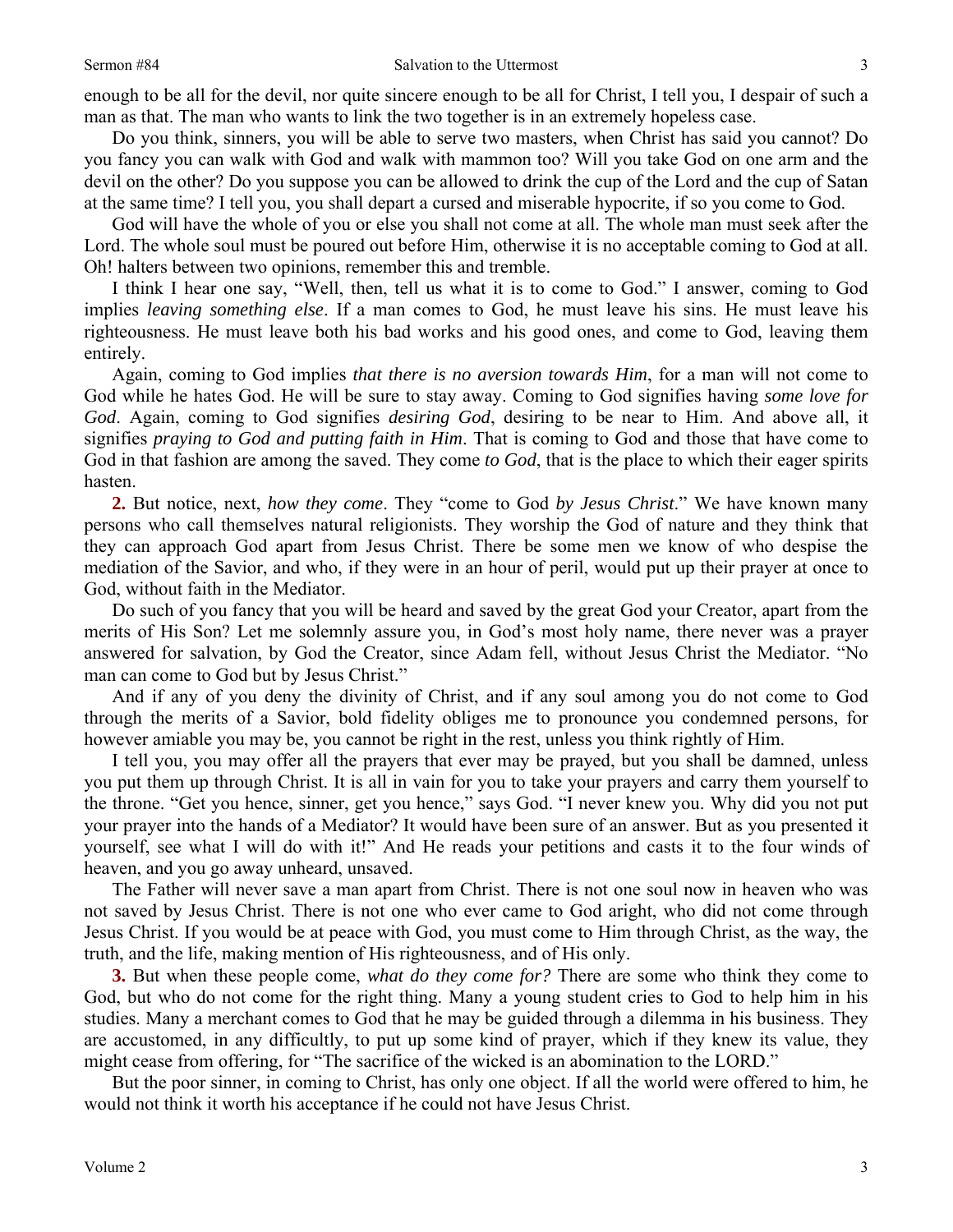There is a poor man, condemned to die, locked up in the condemned cell, the bell is tolling. He will soon be taken off to die on the gallows. There, man, I have brought you a fine robe. What! no smile at it? Look! it is stiff with silver! Mark you not how it is bedizened with jewels? Such a robe as that cost many and many a pound, and much fine workmanship was expended on it. Contemptuously he smiles at it!

See here, man, I present you something else—here is a glorious estate for you, with broad acres, fine mansions, parker and lawns, take that title deed, 'tis yours. What! not smile, sir? Had I given that estate to any man who walked the street, less poor than you are, he would have danced for very joy. And will you not afford a smile, when I make you rich and clothe you with gold?

Then let me try once more. There is Caesar's purple for you. Put it on your shoulders—there is his crown. It shall sit on no other head but yours. It is the crown of empires that know no limit. I'll make you a king. You shall have a kingdom upon which the sun shall never set. You shall reign from pole to pole. Stand up, call yourself Caesar. You are emperor. What! No smile?

What do you want? "Take away that bauble," says he of the crown. "Rend up that worthless parchment. Take away that robe. Ay, cast it to the winds. Give it to the kings of the earth who live, but I have to die and of what use are these to me? Give me a pardon and I will not care to be a Caesar. Let me live a beggar, rather than die a prince."

So is it with the sinner when he comes to God, he comes for salvation. He says,

*"Wealth and honor I disdain; Earthly comforts, Lord, are vain, These will never satisfy, Give me Christ, or else I die."* 

Mercy is his sole request. O my friends, if you have ever come to God, crying out for salvation, and for salvation only, then you have come to God aright. It were useless then to mock you. You cry for bread, should I give you stones? You would but hurl them at me. Should I offer you wealth? It would be little. We must preach to the sinner who comes to Christ, the gift for which he asks—the gift of salvation by Jesus Christ the Lord—as being his own by faith.

**4.** One more thought upon this coming to Christ. In *what style do these persons come*? I will try and give you a description of certain persons, all coming to the gate of mercy, as they think, for salvation. There comes one, a fine fellow in a coach and six! See how hard he drives and how rapidly he travels. He is a fine fellow. He has men in livery and his horses are richly caparisoned. He is rich, exceeding rich.

He drives up to the gate and says, "Knock at that gate for me. I am rich enough, but still I dare say it would be as well to be on the safe side. I am a very respectable gentleman. I have enough of my own good works and my own merits, and this chariot, I dare say, would carry me across the river death and land me safely on the other side. But still, it is fashionable to be religious, so I will approach the gate. Porter! Undo the gates and let me in, see what an honorable man I am." You will never find the gates undone for that man. He does not approach in the right manner.

There comes another. He has not quite so much merit, but still he has some. He comes walking along, and having leisurely marched up, he cries, "Angel! Open the gate to me, I am come to Christ. I think I should like to be saved. I do not feel that I very much require salvation, I have always been a very honest, upright, moral man. I do not know myself to have been much of a sinner. I have robes of my own, but I would not mind putting Christ's robes on. It would not hurt me. I may as well have the wedding garment. Then I can have my own too." Ah! the gates are still hard and fast, and there is no opening of them.

But let me show you the right man. There he comes, sighing and groaning, crying and weeping all the way. He has a rope on his neck, for he thinks he deserves to be condemned. He has rags on him. He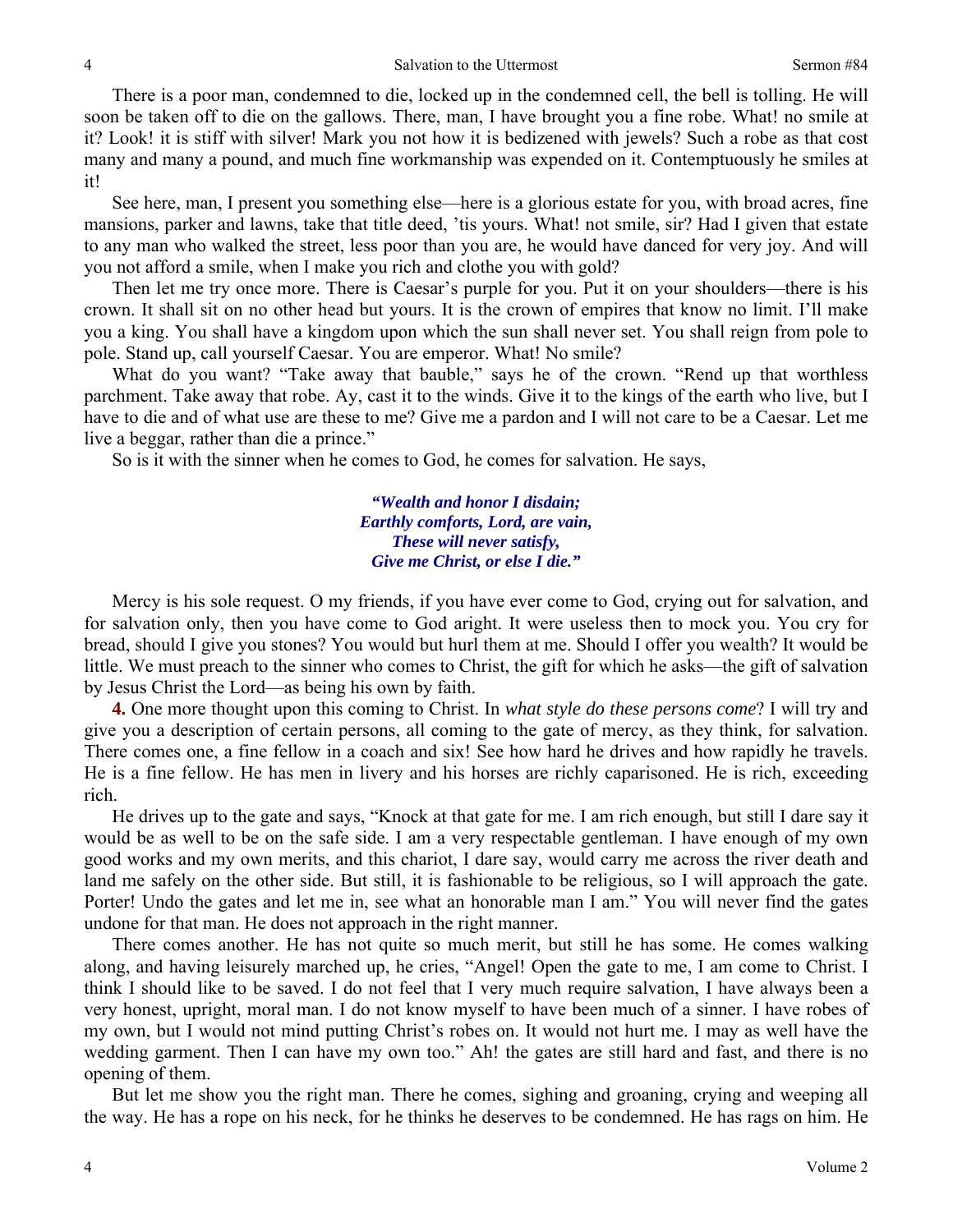comes to the heavenly throne, and when he approaches mercy's gate, he is almost afraid to knock. He lifts up his eyes and he sees it written, "Knock and it shall be opened to you."

But he fears lest he should profane the gate by his poor touch. He gives at first a gentle rap and if mercy's gate open not, he is a poor dying creature. So he gives another rap, then another and another, and although he raps times without number, and no answer comes, still he is a sinful man, and he knows himself to be unworthy, so he keeps rapping still.

And at last the good angel smiling from the gate, says, "Ah! this gate was built for beggars, not for princes. Heaven's gate was made for spiritual paupers, not for rich men. Christ died for sinners, not for those who are good and excellent. He came into the world to save the vile.

#### *"'Not the righteous— Sinners, Jesus came to call.'*

"Come in, poor man! Come in. Thrice welcome!" And the angels sing, "Thrice welcome!"

How many of you, dear friends, have come to God by Jesus Christ in that fashion? Not with the pompous pride of the Pharisee, not with the cant of the good man who thinks he deserves salvation, but with the sincere cry of a penitent, with the earnest desire of a thirsty soul after living water, panting as the thirsty hart in the wilderness after the water brooks, desiring Christ as they that look for the morning, I say, more than they that look for the morning.

As my God who sits in heaven lives, if you have not come to God in this fashion, you have not come to God at all. But if you have thus come to God, here is the glorious word for you, "He is able to save to the uttermost them that come unto God by him."

**II.** Thus we have disposed of the first point, the coming to God. And now, secondly, WHAT IS THE MEASURE OF THE SAVIOR'S ABILITY?

This is a question as important as if it were for life or death—a question as to the ability of Jesus Christ. How far can salvation go? What are its limits and its boundaries? Christ is a Savior, how far is He able to save? He is a Physician, to what extent will His skill reach to heal diseases? What a noble answer the text gives! "He is able to save to the uttermost."

Now, I will certainly affirm, and no one can deny it, that no one here knows how far the uttermost is. David said, if he took the wings of the morning to fly to the uttermost parts of the sea, even there should God reach him. But who knows where the uttermost is? Borrow the angel's wing and fly far, far beyond the most remote star—go where wings have never flapped before, and where the undisturbed ether is as serene and quiet as the breast of Deity itself—you will not come to the uttermost.

Go on still, mounted on a morning ray, fly on still, beyond the bounds of creation, where space itself fails, and where chaos takes up its reign—you will not come to the uttermost. It is too far for mortal intellect to conceive of. It is beyond the range of reason or of thought. Now, our text tells us that Christ is "able to save to the uttermost."

**1.** Sinner, I shall address you first, and saints of God, I shall address you afterwards. Sinner, Christ is "able to save to the uttermost," by which we understand that *the uttermost extent of guilt* is not beyond the power of the Savior. Can anyone tell what is the uttermost amount to which a man might sin? Some of us conceive that Palmer has gone almost to the uttermost of human depravity. We fancy that no heart could be much more vile than that which conceived a murder so deliberate and contemplated a crime so protracted.

But I can conceive it possible that there might be even worse men than he, and that if his life were spared, and he were set at large, he might become even a worse man than he is now. Yes, supposing he were to commit another murder, and then another, and another, would he have gone to the uttermost? Could not a man be yet more guilty? As long as ever he lives, he may become more guilty than he was the day before. But yet my text says Christ is, "able to save to the uttermost."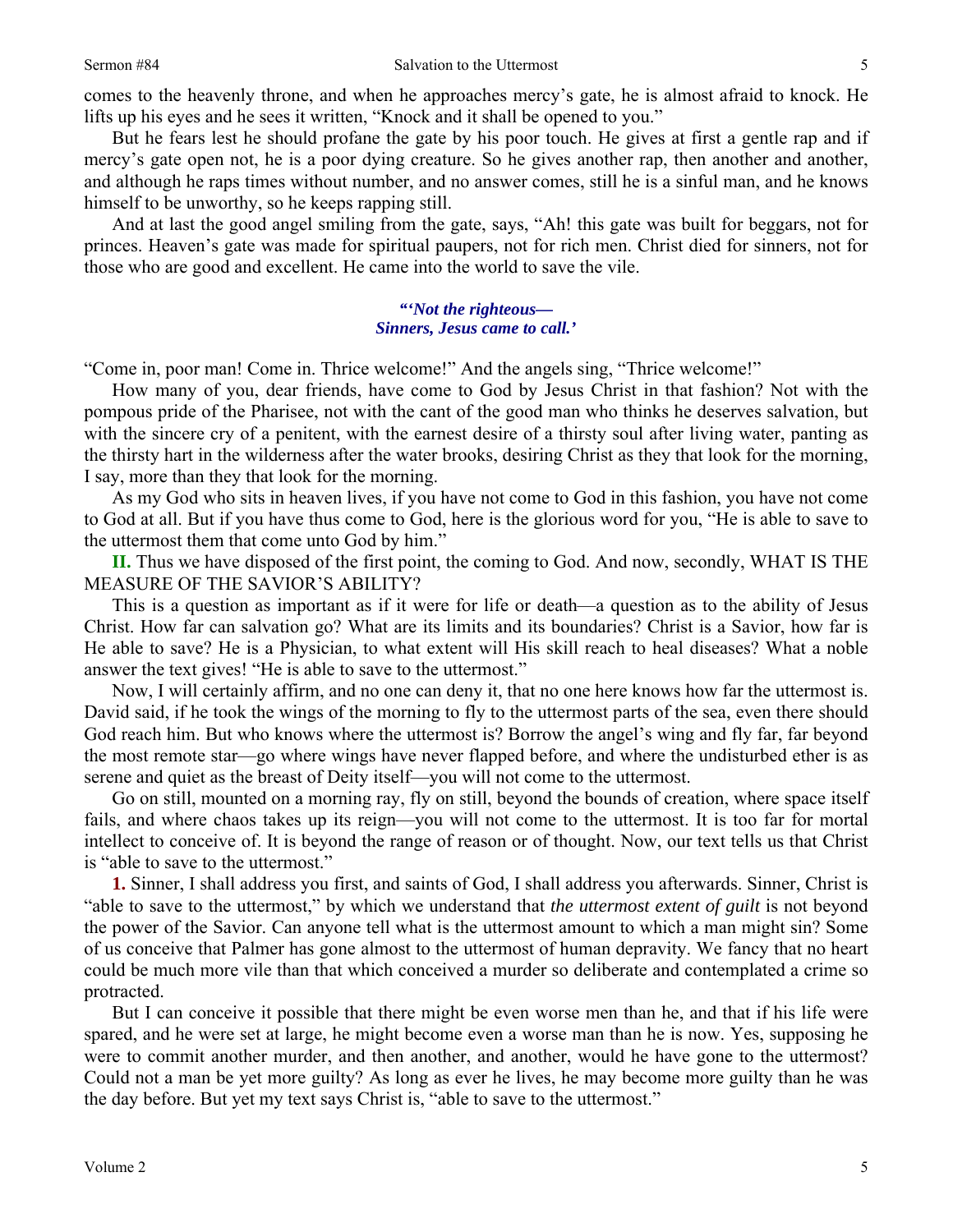I may imagine a person has crept in here who thinks himself to be the most loathsome of all beings, the most condemned of all creatures. "Surely," says he, "I have gone to the utmost extremity of sin. None could outstrip me in vice." My dear friend, suppose you had gone to the uttermost, remember that even then you would not have gone beyond the reach of divine mercy. For He is, "able to save to the uttermost," and it is possible that you yourself might go a little further, and therefore you have not gone to the uttermost yet. However far you may have gone—if you have gone to the very arctic regions of vice, where the sun of mercy seems to scatter but a few oblique rays, there can the light of salvation reach you.

If I should see a sinner staggering on in his progress to hell, I would not give him up, even when he had advanced to the last stage of iniquity. Though his foot hung trembling over the very verge of perdition, I would not cease to pray for him. And though he should in his poor drunken wickedness go staggering on till one foot were over hell and he were ready to perish, I would not despair of him.

Till the pit had shut her mouth upon him, I would believe it still possible that divine grace might save him. See there! he is just upon the edge of the pit, ready to fall, but ere he falls, free grace bids, "Arrest that man!" Down mercy comes, catches him on her broad wings, and he is saved, a trophy of redeeming love.

If there be any such in this vast assembly—if there be any here of the outcast of society, the vilest of the vile, the scum, the draff of this poor world—oh, you chief of sinners! Christ is "able to save to the uttermost." Tell that everywhere, in every attic, in every cellar, in every haunt of vice, in every kennel of sin, tell it everywhere! "To the uttermost!" "He is able also to save them to the uttermost."

**2.** Yet again—not only to the uttermost of crime, but to *the uttermost of rejection*. I must explain what I mean by this. There are many of you here who have heard the Gospel from your youth up. I see some here, who like myself are children of pious parents. There are some of you upon whose infant forehead the pure heavenly drops of a mother's tears continually fell.

There are many of you here who were trained up by one whose knee, whenever it was bent, was ever bent for you. She never rested in her bed at night till she had prayed for you, her first-born son. Your mother has gone to heaven, it may be, and all the prayers she ever prayed for you are as yet unanswered. Sometimes you wept. You remember well how she grasped your hand and said to you, "Ah! John, you will break my heart by this, your sin, if you continue running on in those ways of iniquity. Oh! if you did but know how your mother's heart yearns for your salvation, surely your soul would melt and you would fly to Christ."

Do you not remember that time? The hot sweat stood upon your brow and you said—for you could not break her heart—"Mother, I will think of it." And you did think of it. But you met your companion outside and it was all gone, your mother's expostulation was brushed away, like the thin cobwebs of the gossamer, blown by the swift north wind, not a trace of it was left.

Since then you have often stepped in to hear the minister. Not long ago you heard a powerful sermon. The minister spoke as though he were a man just started from his grave, with as much earnestness as if he had been a sheeted ghost come back from the realms of despair, to tell you of his own awful fate, and warn you of it.

You remember how the tears rolled down your cheeks, while he told you of sin, of righteousness, and of judgment to come? You remember how he preached to you Jesus, and salvation by the cross, and you rose up from your seat in that chapel and you said, "Praise God. I am spared another day, I will turn to Him with full purpose of heart?"

And there you are, still unchanged—perhaps worse than you were. And you have spent your Sunday afternoons, the angel knows where. And your mother's spirit knows where you have spent it too, and could she weep, she would weep over you who have this day despised God's Sabbath and trampled on His Holy Word.

But do you feel in your heart tonight the tender motions of the Holy Spirit? Do you feel something say, "Sinner! Come to Christ now?" Do you hear conscience whispering to you, telling you of your past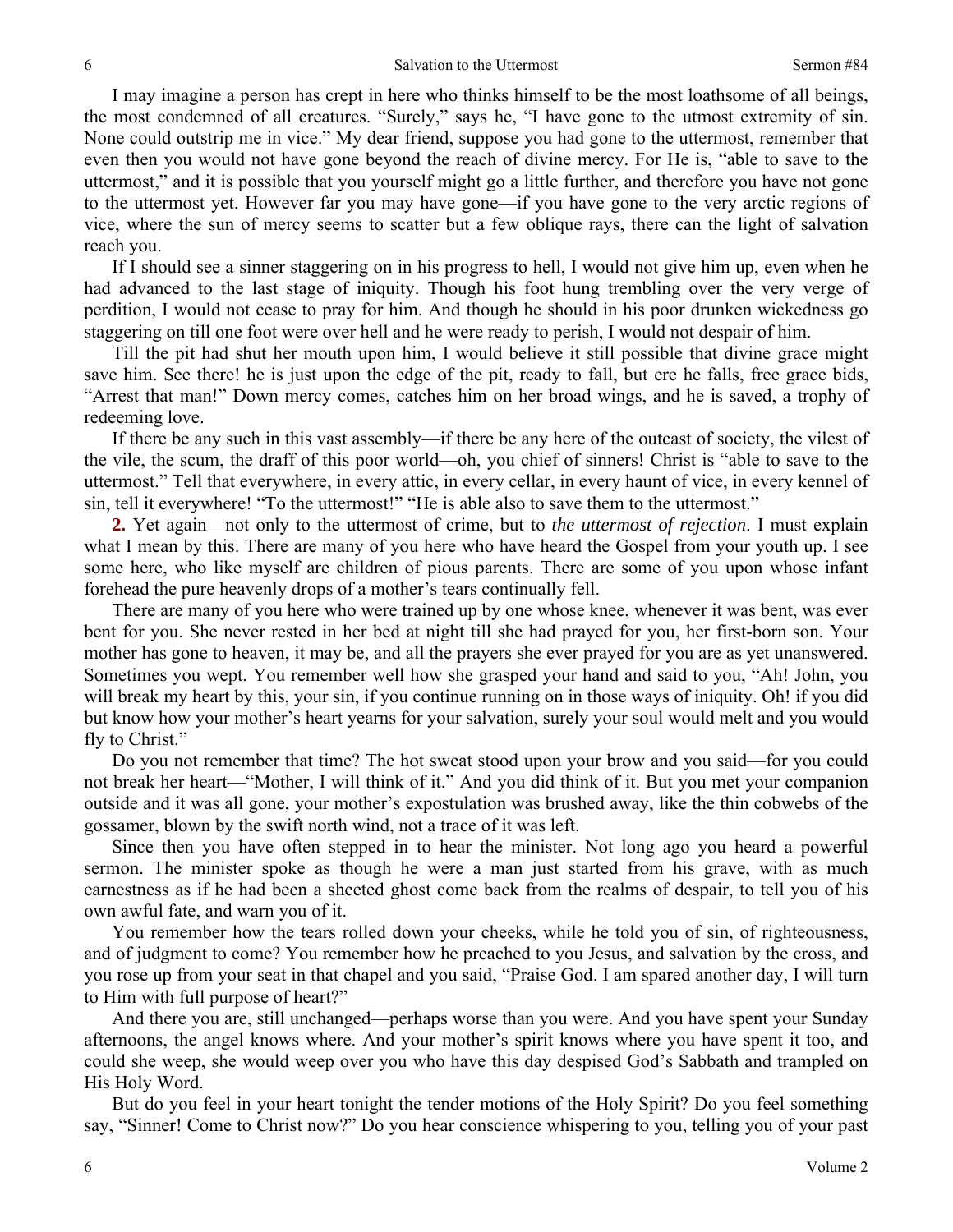transgression? And is there some sweet angel voice, saying, "Come to Jesus, come to Jesus. He will save you yet?"

I tell you, sinner, you may have rejected Christ to the very uttermost, but He is still able to save you. There are a thousand prayers on which you have trampled, there are a hundred sermons all wasted on you, there are thousands of Sabbaths which you have thrown away. You have rejected Christ. You have despised His Spirit, but still He ceases not to cry, "Return, return!" He is, "able to save thee to the uttermost," if you come unto God by Him.

**3.** There is another case which demands my particular attention tonight. It is that of the man who has gone to *the uttermost of despair*. There are some poor creatures in this world, who from a course of crime have become hardened, and when at last aroused by remorse and the prickings of conscience, there is an evil spirit which broods over them, telling them it is hopeless for such as they are to seek salvation.

We have met with some who have gone so far that they have thought that even devils might be saved rather than they could. They have given themselves up for lost and signed their own death warrant, and in such a state of mind have positively taken the halter in their hand to end their unhappy lives. Despair has brought many a man to a premature death. It has sharpened many a knife and mingled many a cup of poison.

Have I a despairing person here? I know him by his somber face and downcast looks. He wishes he were dead, for he thinks that hell itself could be scarce worse torment than to be here expecting it. Let me whisper words of consolation to him. Despairing soul! hope yet, for Christ "is able to save to the uttermost."

And though you are put in the lowest dungeon of the castle of despair, though key after key has been turned upon you, and this iron grating of your window forbids all filing, and the height of your prison wall is so awful that you could not expect to escape, yet let me tell you, there is one at the gate who can break every bolt and undo every lock. There is one who can lead you out to God's free air and save you yet, for though the worst may come to the worst, He "is able to save you to the uttermost."

**4.** And now a word to the saint, to comfort him, for this text is his also. Beloved brother in the Gospel! Christ is able to save you to the uttermost. Are you brought very low by *distress*? Have you lost house and home, friend and property? Remember, you have not come "to the uttermost" yet. Badly off as you are, you might be worse. He is able to save you, and suppose it should come to this, that you had not a rag left, nor a crust, nor a drop of water, still He would be able to save you, for "He is able to save to the uttermost."

So with temptation. If you should have the sharpest *temptation* with which mortal was ever tried, He is able to save you. If you should be brought into such a predicament that the foot of the devil should be upon your neck and the fiend should say, "Now I will make an end of you," God would be able to save you then.

Ay, and in the uttermost *infirmity* should you live for many a year, till you are leaning on your staff, and tottering along your weary life, if you should outlive Methuselah, you could not live beyond the uttermost, and He would save you then. Yea, and when your little bark is launched by *death* upon the unknown sea of eternity, He will be with you. And though thick vapors of gloomy darkness gather round you and you cannot see into the dim future, though your thoughts tell you that you will be destroyed, yet God will be "able to save you to the uttermost."

Then, my friends, if Christ is able to save a Christian to the uttermost, do you suppose He will ever let a Christian perish? Wherever I go, I hope always to bear my hearty protest against the most accursed doctrine of a saint's falling away and perishing. There are some ministers who preach that a man may be a child of God (now, angels! do not hear what I am about to say, listen to me, you who are down below in hell, for it may suit you) that a man may be a child of God today, and a child of the devil tomorrow. That God may acquit a man and yet condemn him—save him by grace and then let him perish—suffer a man to be taken out of Christ's hands, though He has said such a thing shall never take place.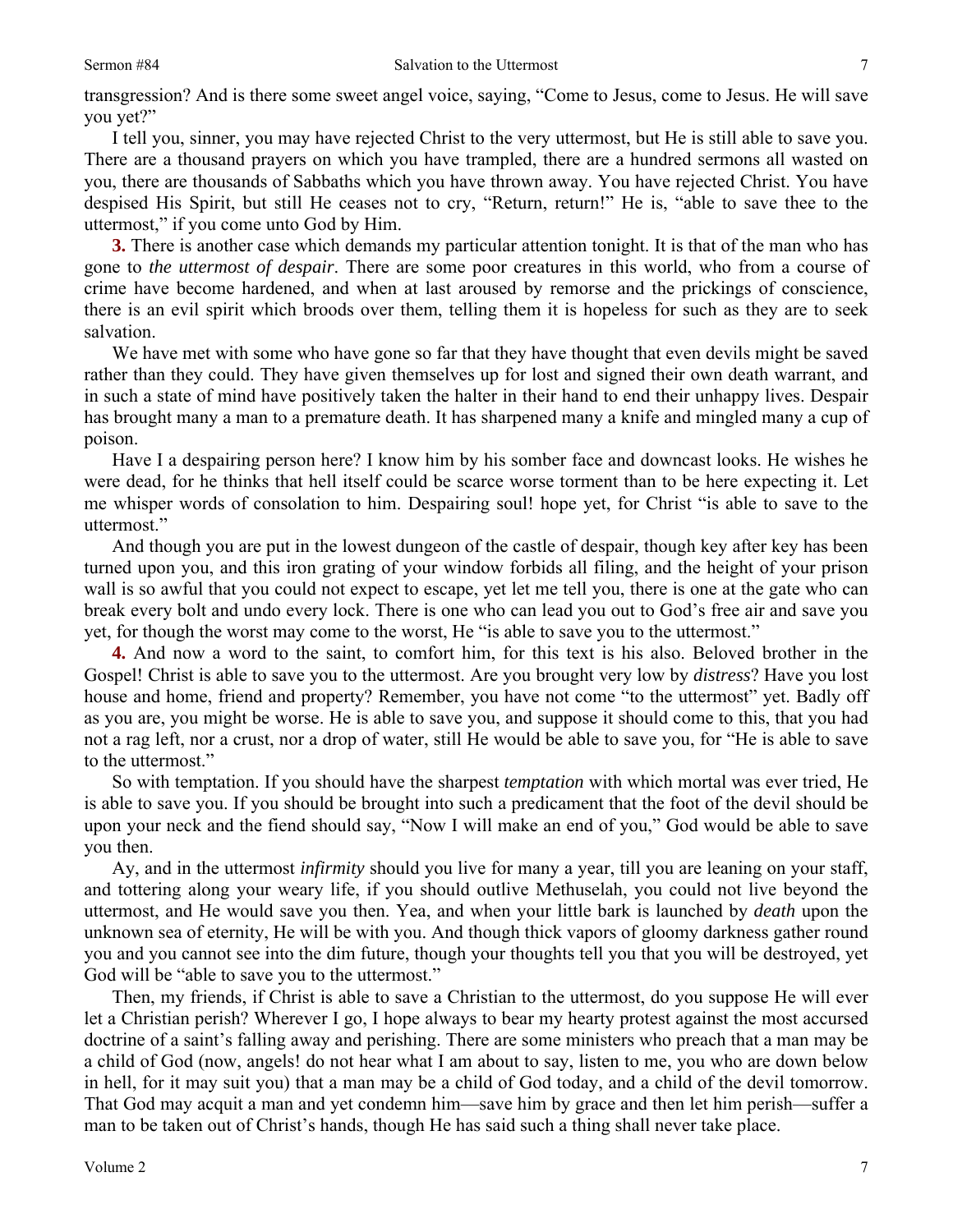How will you explain this? It certainly is no lack of power. You must accuse Him of a want of love and do you dare to do that? He is full of love and since He has also the power, He will never suffer one of His people to perish. It is true and ever shall be true, that He will save them to the very uttermost.

**III.** Now, in the last place, WHY IS IT THAT JESUS CHRIST IS "ABLE TO SAVE TO THE UTTERMOST?"

The answer is, that He "ever liveth to make intercession for them." This implies that *He died*, which is indeed the great source of His saving power. Oh! how sweet it is to reflect upon the great and wondrous works which Christ has done, whereby He has become "the high priest of our profession," able to save us! It is pleasant to look back to Calvary's hill and to behold that bleeding form expiring on the tree. It is sweet, amazingly sweet, to pry with eyes of love between those thick olives and hear the groans of the Man who sweat great drops of blood.

Sinner, if you ask me how Christ can save you, I tell you this—He can save you, because He did not save Himself. He can save you, because He took your guilt and endured your punishment. There is no way of salvation apart from the satisfaction of divine justice. Either the sinner must die, or else someone must die for him. Sinner, Christ can save you, because if you come to God by Him, then He died for you. God has a debt against us and He never remits that debt. He will have it paid. Christ pays it and then the poor sinner goes free.

And we are told another reason why He is able to save, not only because He died, but *because He lives to make intercession for us*. That Man who once died on the cross is alive. That Jesus who was buried in the tomb is alive. If you ask me what He is doing, I bid you listen. Listen, if you have ears! Did you not hear Him, poor penitent sinner? Did you not hear His voice, sweeter than harpers playing on their harps? Did you not hear a charming voice?

Listen! What did it say? "O My Father! Forgive ... "Why, He mentioned your own name! "O My Father, forgive him, he knew not what he did. It is true he sinned against light, and knowledge, and warnings—sinned willfully and woefully, but Father, forgive him!" Penitent, if you can listen, you will hear Him praying for you. And that is why He is able to save.

A warning and a question, and I have done. First, a warning. Remember, *there is a limit to God's mercy*. I have told you from the Scriptures that, "He is *able* to save to the uttermost." But there is a limit to His purpose to save. If I read the Bible rightly, there is one sin which can never be forgiven. It is the sin against the Holy Ghost.

Tremble, unpardoned sinners, lest you should commit that. If I may tell you what I think the sin against the Holy Ghost is, I must say that I believe it can be different in different people. But in many persons, the sin against the Holy Ghost consists in stifling their convictions. Tremble, my hearers, lest tonight's sermon should be the last you hear.

Go away and scorn the preacher, if you like, but do not neglect his warning. Perhaps the very next time you laugh over a sermon, or mock a prayer, or despise a text, the very next oath you swear, God may say, "He is given to idols, let him alone. My Spirit shall no more strive with that man. I will never speak to him again." That is the warning.

And now, lastly, the question. *Christ has done so much for you, what have you ever done for Him?*  Ah! poor sinner, if you knew that Christ died for you—and I know that He did, if you repent—if you knew that one day you will be His, would you spit upon Him now? Would you scoff at God's day, if you knew that one day it will be your day? Would you despise Christ if you knew that He loves you now and will display that love by and by?

Oh! there are some of you who will loathe yourselves when you know Christ, because you did not treat Him better. He will come to you one of these bright mornings, and He will say, "Poor sinner, I forgive you," and you will look up in His face and say, "What! Lord, forgive me? I used to curse You, I laughed at Your people, I despised everything that had to do with religion. Forgive me?" "Yes," says Christ, "give Me your hand. I loved you when you hated Me, come here!"

8